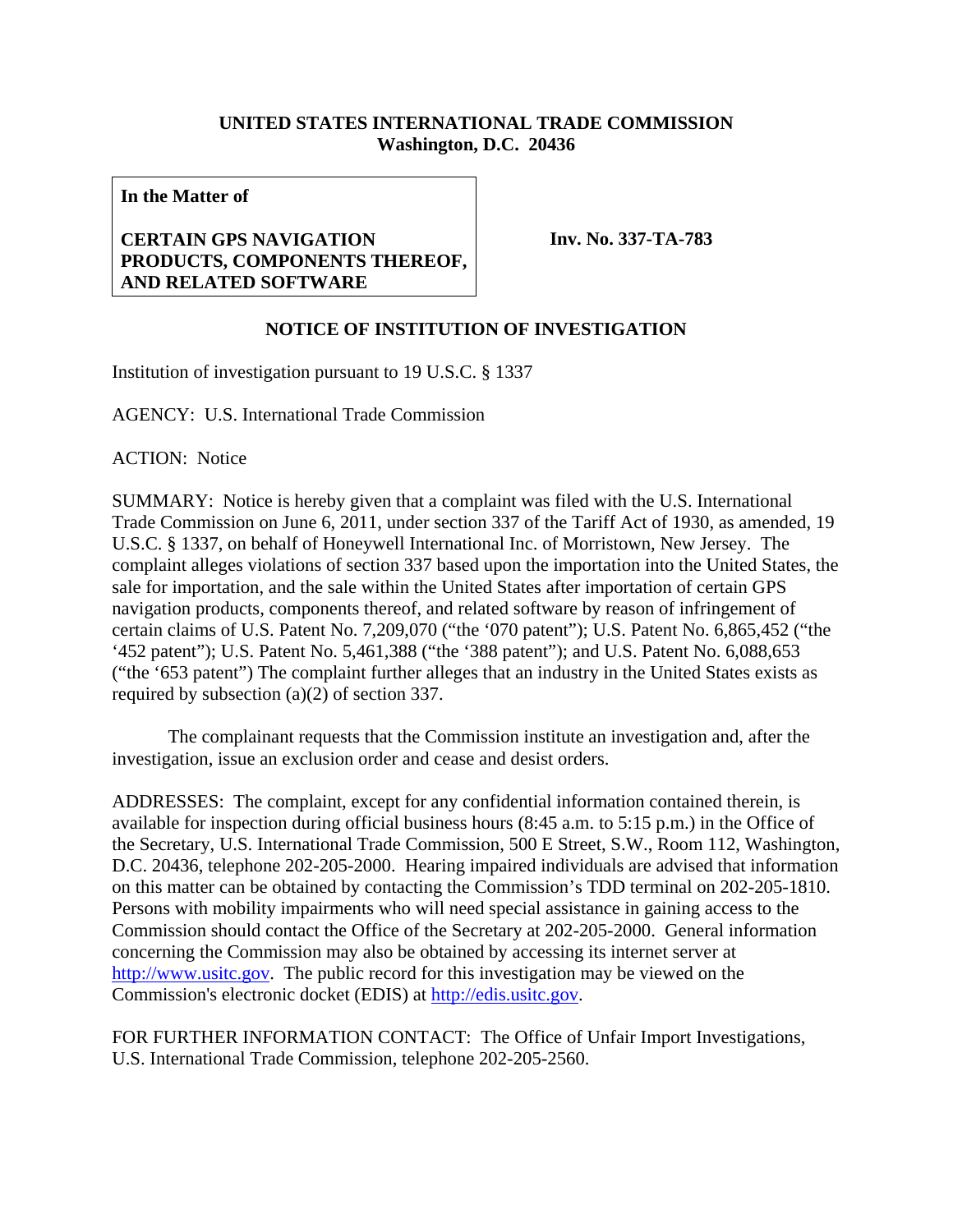AUTHORITY: The authority for institution of this investigation is contained in section 337 of the Tariff Act of 1930, as amended, and in section 210.10 of the Commission's Rules of Practice and Procedure, 19 C.F.R. § 210.10 (2011).

SCOPE OF INVESTIGATION: Having considered the complaint, the U.S. International Trade Commission, on June 30, 2011, ORDERED THAT –

 (1) Pursuant to subsection (b) of section 337 of the Tariff Act of 1930, as amended, an investigation be instituted to determine whether there is a violation of subsection  $(a)(1)(B)$  of section 337 in the importation into the United States, the sale for importation, or the sale within the United States after importation of certain GPS navigation products, components thereof, and related software that infringe one or more of claims 14 and 15 of the '070 patent; claims 1 and 8 of the '452 patent; claims 1 and 5-7 of the '388 patent; and claims 25-27 of the '653 patent, and whether an industry in the United States exists as required by subsection (a)(2) of section 337;

 (2) For the purpose of the investigation so instituted, the following are hereby named as parties upon which this notice of investigation shall be served:

(a) The complainant is:

Honeywell International Inc. 101 Columbia Road Morristown, NJ 07960

 (b) The respondents are the following entities alleged to be in violation of section 337, and are the parties upon which the complaint is to be served:

> Furuno Electric Co., Ltd. 9-52 Ashihara-cho, Nishinomiya City Hyogo 662-8580 Japan

 Furuno U.S.A., Inc. 4400 N.W. Pacific Rim Boulevard Camas, WA 98607

 (c) The Office of Unfair Import Investigations, U.S. International Trade Commission, 500 E Street, S.W., Suite 401, Washington, D.C. 20436; and

 (3) For the investigation so instituted, the Honorable Paul J. Luckern, Chief Administrative Law Judge, U.S. International Trade Commission, shall designate the presiding Administrative Law Judge.

 Responses to the complaint and the notice of investigation must be submitted by the named respondents in accordance with section 210.13 of the Commission's Rules of Practice and Procedure, 19 C.F.R. § 210.13. Pursuant to 19 C.F.R. §§ 201.16(d)-(e) and 210.13(a), such